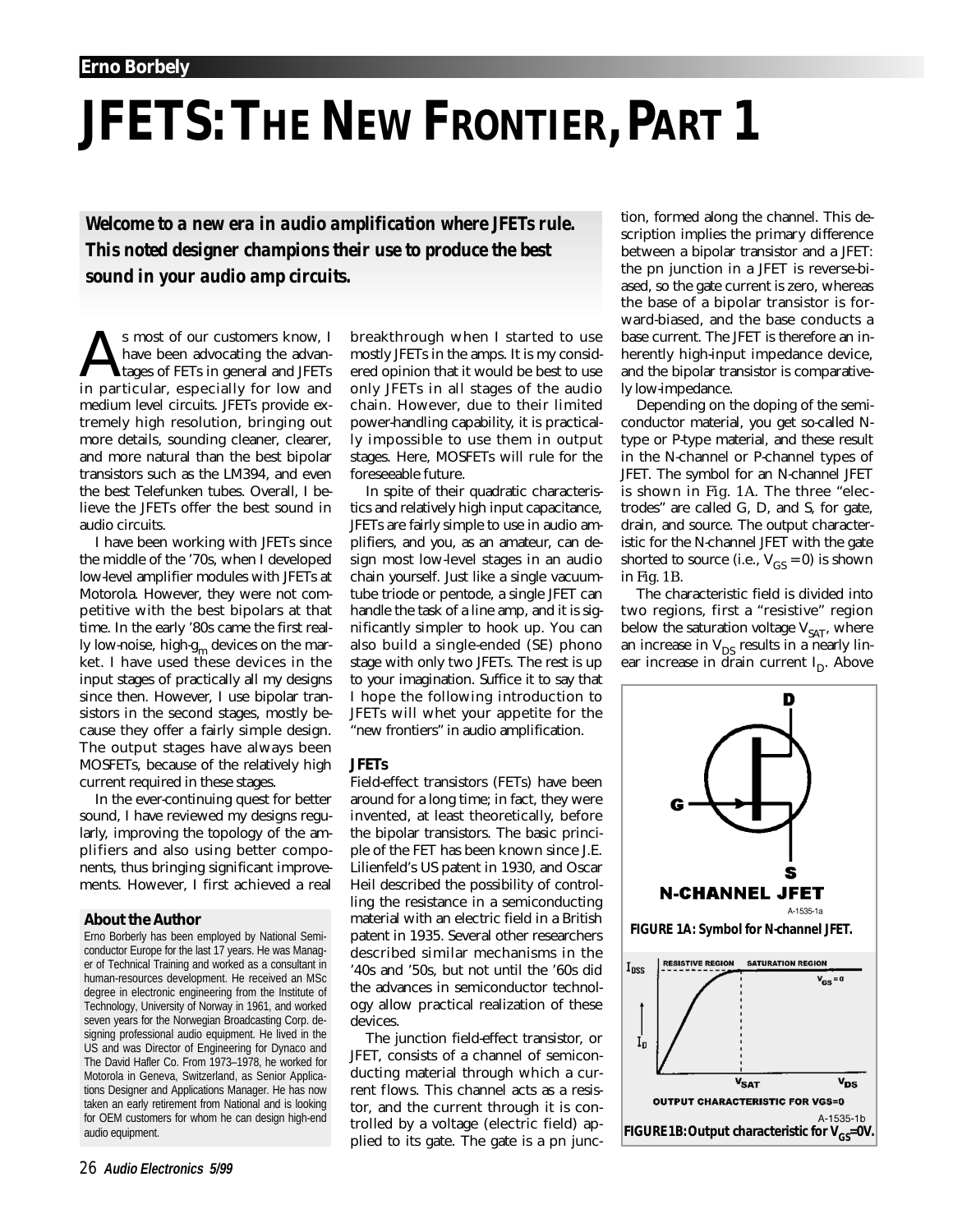$V_{SAT}$ , an increase in  $V_{DS}$  does not result in a further increase in  $I_{D}$ , and the characteristic flattens out, indicating the "saturation" region. Sometimes these two regions are also called "triode" and "pentode" regions.

You can use the JFET as a voltage-controlled resistor or a low-level switch in the triode region, and as an amplifier in the pentode region. As you see, the Nchannel JFET conducts maximum current  $I_{DSS}$  with  $V_{GS} = 0V$ . If you apply a negative voltage to the gate, it reduces the current in the channel, and you get a family of output characteristics as shown in *Fig. 2A*. This device is called a "depletion" type of JFET.

In summary, the JFET consists of a channel of semiconducting material, along which a current can flow, and this flow is controlled by two voltages,  $V_{DS}$ and  $V_{GS}$ . When  $V_{DS}$  is greater than  $V_{SAT}$ , the current is controlled by  $V_{GS}$  alone, and because the  $V_{GS}$  is applied to a reverse-biased junction, the gate current is extremely small. In this respect, the Nchannel JFET is analogous to a vacuumtube pentode and, like a pentode, can be connected as an amplifier.

The P-channel JFETs behave in a similar manner, but with the direction of current flow and voltage polarities reversed. The P-channel JFET has no good analogy among vacuum tubes.

#### *The Transconductance Curve*

As mentioned previously, you can use the JFET as an amplifier in the pentode, or saturation, region. Here the  $V_{DS}$  has little effect on the output characteristics, and the gate voltage controls the channel current  $I_D$ . Because of this, it is easy to characterize the JFET in terms of the relationship between  $I_D$  and  $V_{GS}$ , that is, with the transconductance curve. *Figure 2B* shows the transconductance curves for a typical low-noise, high- $g_m$  JFET, the 2SK170.

The drain current as a function of  $V_{GS}$ is given by the formula:

$$
I_D = I_{DSS} \left[ 1 - \frac{V_{GS}}{V_P} \right]^2.
$$

 $V<sub>p</sub>$  is the gate pinch-off voltage, and is defined as the gate-source voltage that reduces  $I_D$  to a very low value, such as 0.1µA. The formula indicates that the transconductance curve has a square-law form. It also shows that if you know  $I_{DSS}$ and  $V_{\rm p}$ , you can draw the transconductance curve for any JFET. The transconductance  $g_{m'}$ , which is the slope of the transconductance curve, is found by dif-



**FIGURE 2A: Family of output characteristics for 2SK170.**

ferentiating  $I_D$  with respect to  $V_{GS}$ :

$$
g_{\text{m}} = \frac{dI_{\text{D}}}{dV_{\text{GS}}} = -\frac{2I_{\text{DSS}}}{V_{\text{P}}} \left[ 1 - \frac{V_{\text{GS}}}{V_{\text{P}}} \right]
$$

The transconductance  $g_m$  becomes  $-2I<sub>DSC</sub>/V<sub>D</sub>$  where the transconductance curve meets the y-axis. This is the value you normally find given in the data sheets. Notice that there are five different transconductance curves given for the 2SK170 in *Fig. 2B*. This indicates there is a range of  $I_D$  curves for each JFET, due to manufacturing tolerances.

Also notice that the transconductance curve stops where it meets the y-axis. This is because the gate pn junction would be forward-biased if  $V_{GS}$  were made positive for N-channel and negative for P-channel JFETs, and gate current would flow. This is analogous to the condition of vacuum tubes when the grid is made positive. Of course, a silicon pn junction does not conduct before the forward voltage reaches 0.6–0.7V, so you can apply several hundred mV in the forward direction without ill effects. JFETs are often operated with both polarities of gate voltage—i.e., with gate current—in RF applications.

The change in the transconductance curve is not just a matter of tolerances due to manufacturing, but it also depends on the temperature, and this is due to two different effects. As the temperature increases, the mobility of the charge carriers in the channel decreases, which leads to an increasing channel resistance, and hence a reduction in  $I_D$ .

On the other hand, the barrier potential of the gate pn junction decreases about 2.2mV/ $\degree$ C, which causes the I<sub>D</sub> to increase. There is a point on the transconductance curve where these two effects cancel one another, and the



**FIGURE 2B: Transconductance curves for 2SK170.**

temperature coefficient (tempco) becomes zero. Obviously, if you need to design for low drift, then the JFET must be operated at this point.

You can calculate the zero tempco point with the following formula:

$$
V_{GS} = V_{P} + 0.63V
$$

Typical transconductance curves for two different JFETs are shown in *Figs. 3A* and 3B for a high-V<sub>p</sub> and a low-V<sub>p</sub> JFET, respectively. It is obvious from the curves that the zero tempco point occurs at a lower  $I_D$  for high-V<sub>P</sub> JFETs and at a higher  $I_{\text{D}}$  for low-V<sub>P</sub> JFETs. If the V<sub>P</sub> is close to 0.6V, then the zero tempco point is close to  $I_{DSS}$ .

#### *The Bias Point*

As shown in *Fig. 2B*, the JFETs have a relatively wide range of transconductance curves. In order to operate the JFET as a linear amplifier, you need to have a clearly defined operating point. A typical common-source amplifier stage is shown in *Fig. 4A*. Assume that the +Vs is 36V, and you have selected a load resistor  $R_1 =$ 10k. What happens now if you insert a typical JFET, such as the 2SK170, for Q1?

*Figure 4B* shows five of the transconductance curves for the 2SK170, with I<sub>DSS</sub> between 2.1mA and 10mA. If you take one of these at random and operate it without  $R_{S}$ , the actual drain current will be the  $I_{DSS}$  value. With 2.1mA, the voltage drop across  $R_1$ , will be 21V; i.e., the drain (OUT) will be sitting at  $36 - 21$ = 15V. This might not be optimal from the point of view of maximum output or minimum THD, but it will work all right.

However, with  $I_{DSS} = 10 \text{mA}$ , the voltage drop should be 100V, which is clear-Iy impossible with  $Vs = 36V$ , and the *to page 30*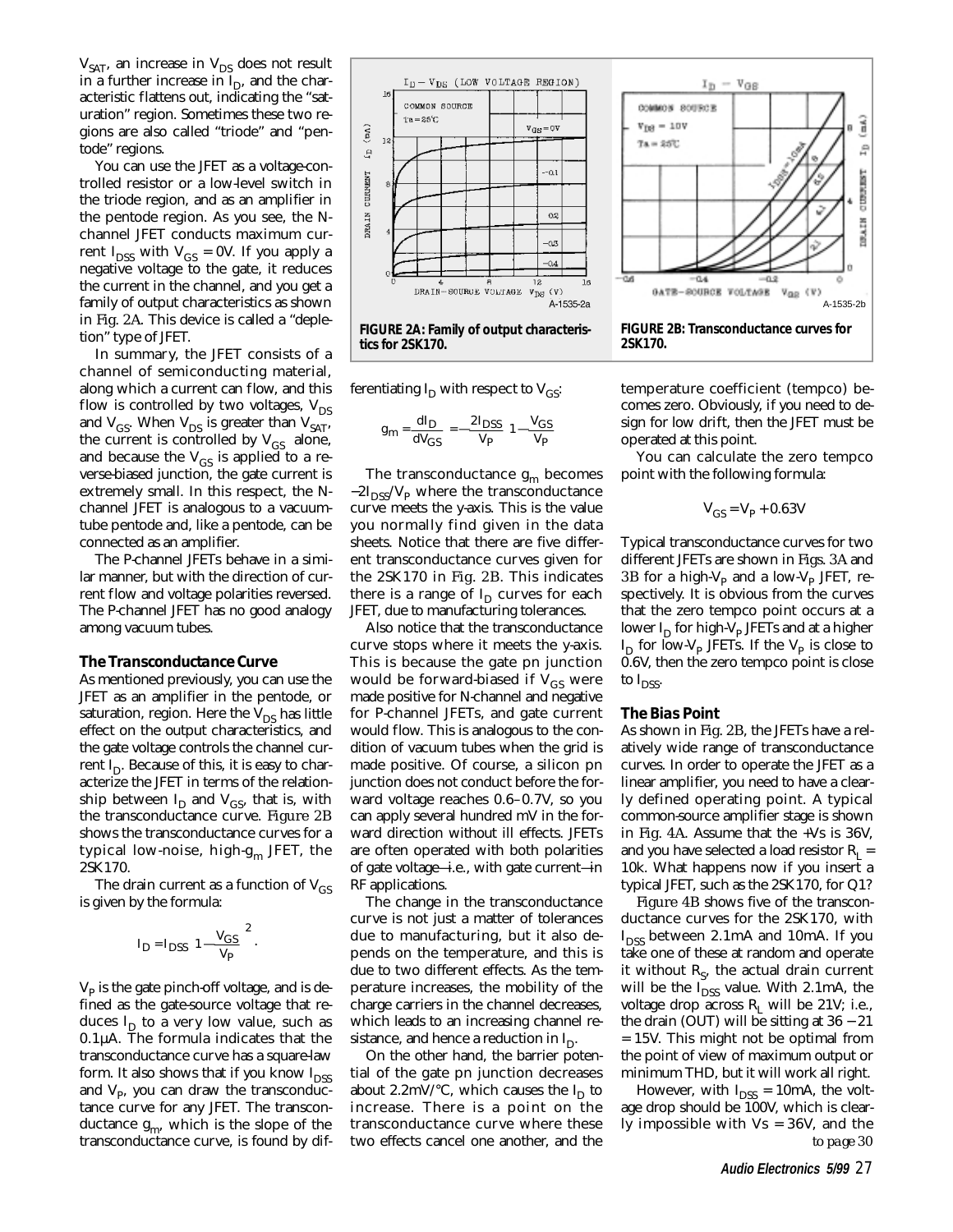

**FIGURE 3A: The zero tempco point for 2SK246.**



#### *from page 27*

amplifier goes into saturation. Obviously, if you wish to use any or all of these JFETs, you must reduce the effect of the wide range of I<sub>DSS</sub>.

The solution is to use a source resistor  $R<sub>s</sub>$ , similar to the biasing arrangements used in bipolar transistors or tube amplifiers. To illustrate the effect, I have drawn in the line for a 100Ω resistor in the transconductance characteristics. The range of drain currents is now limited between 1mA for the  $I_{DSS} = 2.1$ mA device, and about 2.6mA for the  $I_{DSS}$  = 10mA device. The drain voltages will be 36 − 10 = 26V and 36 − 26 = 10V, respectively. This is still too much variation from the point of view of THD and maximum output swing, but at least there is no saturation with any of these devices.

Fortunately, JFETs are sold with much narrower I<sub>DSS</sub> ranges, which makes life easier in terms of proper biasing. The 2SK170 comes in three  $I_{DSS}$  groups: the "GR" group is 2.6–6.5mA, the "BL" group is 6–12mA, and the "V" group is 10–20mA. If you use a "GR" device with  $R<sub>S</sub>$  = 100Ω, the I<sub>D</sub> will vary between 1 and 2mA, which is almost acceptable.

The best solution, of course, is to select the devices for your particular application. Assume you wish to build a single-ended phono amp with JFETs and a passive RIAA correction network, and you decide to use the 2SK170 devices. In order to keep circuit noise to a minimum, you would use the 2SK170 without  $R_{S}$ , i.e., at  $I_{DSS}$ . Furthermore, you would need a relatively high current to be able to drive a passive RIAA correction network. If you choose, say, 5mA, you would need to select the devices from the "GR" group. But how? The selection is easy.

#### *Testing JFETs*

*Figure 5* shows a simple circuit with which you can select JFETs and also match them if necessary. The tester feeds current into the source or connects the source to ground to measure the essential parameters of the device. In position 1 (switch in counterclockwise position), the source is connected to −10V through a 1M resistor. This feeds the source with approximately a 10µA current, which you can consider the cutoff point  $V<sub>p</sub>$  for the JFET. (Data sheets specify lower values, but this gives you a more practical value for measurements.) The voltmeter now indicates the pinch-off voltage  $V_p$ for the device.

The next two positions measure the  $V_{GS}$  for the device at given drain currents. These positions give practical readings for design purposes, and you can choose the constant-current sources for the values you need. The push-button switch shorts the source to ground, and the mA meter measures  $I_{DSS}$ . If you wish to measure only  $V_{p}$  and  $I_{DSS}^{-1}$ , you can permanently wire the source to −10V through the 1M resistor, which gives you  $V_{\text{p}}$ , and then short the source to ground with the push-button to read  $I_{DSS}$ .

If you test P-channel devices, you must reverse the supply voltages and the constant-current diodes. Normally, I test a large batch of devices (say 100 of each type) and sort them by  $I_{DSS}$ . The different devices are then used in different applications.

#### *Some Practical Measurements*

As mentioned previously, the transconductance curve has a quadratic form, and if you wish to use it to amplify audio signals, it will create harmonics. A true quadratic curve would generate only second harmonics; however,

ideal devices are hard to come by, and practical devices also generate some higher harmonics. Again, in this respect there is a close similarity to vacuum tubes. Looking at the transconductance curve, you can easily see that it is more linear close to the y-axis than further down on the curve. From the point of view of linearity, it is therefore an advantage to operate the JFET with a higher  $I_D$ .

*Figures 6A* and *6B* show the transconductance characteristics for two JFETs I use in many of my amplifiers. The 2SK170 is a high-transconductance device with low  $V_{p}$ , and the 2SK246 is a low-transconductance JFET with a higher  $V_p$ .

I have selected a 2SK170 with  $I_{DSS}$  = 6.2mA and a 2SK246 with  $I_{DSS} = 5.6$ mA



**FIGURE 4A: A common-source amplifier.**



**lizes the bias point.**

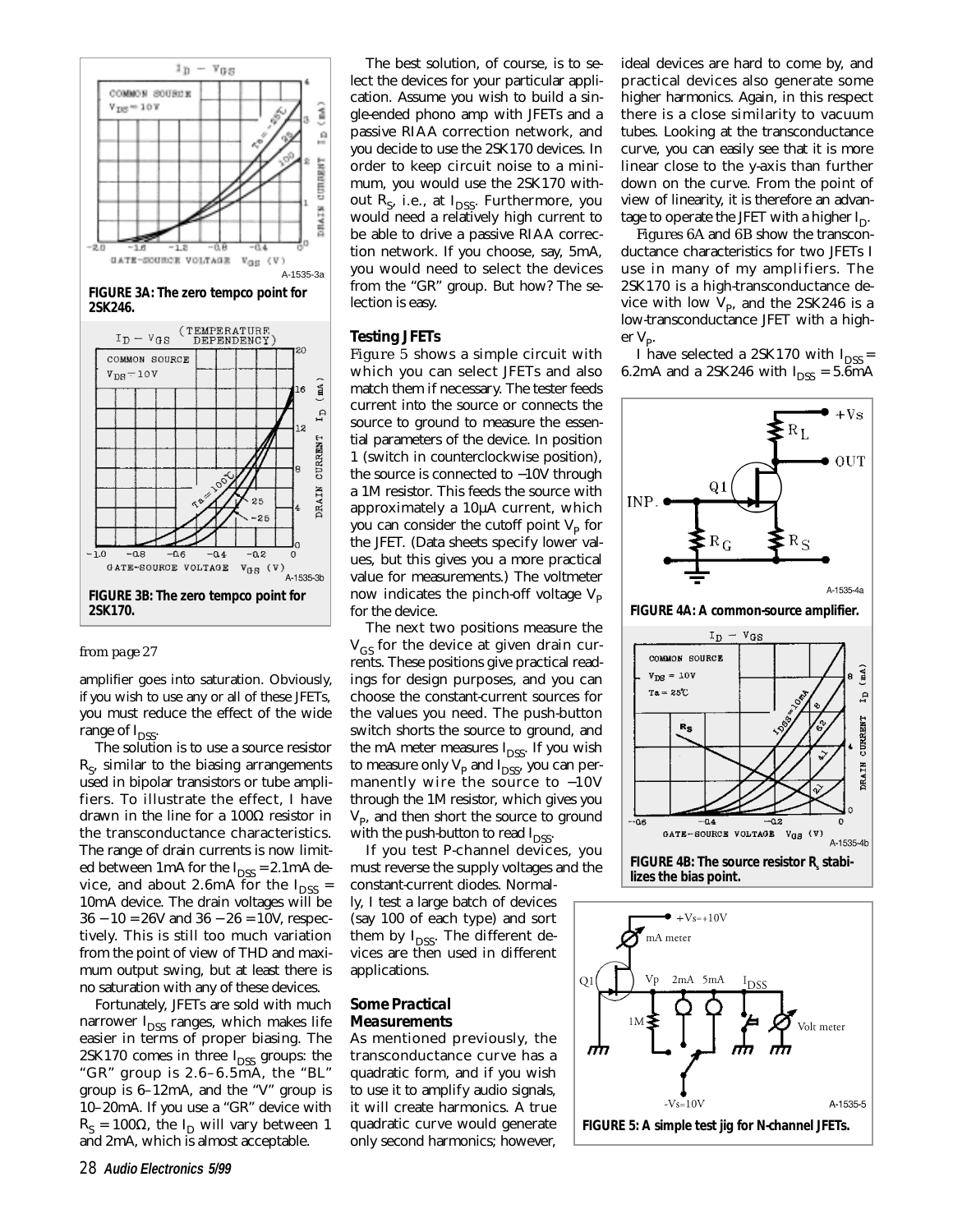to illustrate the difference of operation with very similar values of  $I<sub>nsc</sub>$ . The gate pinch-off voltage is approximately 0.45V for the K170, and 2.75V for the K246. In order to operate them at the most linear part of the characteristic, I selected bias points at  $V_{GS} = 0.1V$  and  $I_D = 3.8mA$  for the K170, and  $V_{GS} = 0.5V$  and  $I_D = 4mA$ for the K246. These points are set with  $R_s$  $= 27Ω$  and 125Ω, respectively.

The most obvious difference between the two JFETs is in the maximum input swing with which you can drive them. The K170 allows approximately  $\pm 0.1$ V peak before the gate goes positive, but the K246 has a range of  $\pm$ 0.5V! Naturally, I could move the working point further down on the transconductance curve in order to increase the input range, but

20.68/0.2 = 103.4, which is 40dB. The output range for the K246 is 2.5mA to 5.6mA. With the same drain resistor of 4.7k, the output-voltage swing will be 26.32 − 11.75 = 14.57V pk-pk. The gain is  $14.57/1 = 14.57$  times, which is 23.38dB. That is, the high- $V<sub>p</sub>$  device has lower gain than the low- $V_p$  one.

#### *When Higher Is Lower*

Of course, this can be explained by the transconductance. The  $g_m$  for the K170 is  $2I_{DSS}/V_p = 27.55$ mS. The gain is  $g_m \times$  $R<sub>L</sub>$ , which gives 127 times, a bit higher than the graphical analysis. The explanation for this is that this  $g_m$  is at the point where the curve crosses the y-axis, which is always higher than at the working point, and that the curve is not a



**FIGURES 6A/6B: Input/output range for 2SK170 and 2SK246, respectively.**



eventually I would reach the other limiting point, where the gate cuts off at  $V_{\rm p}$ . The thing to understand here is that a high- $V<sub>p</sub>$  JFET has a wider range of input swing than one with a low  $V_{\rm p}$ .

Other obvious differences involve the output range and the gain. With a ±0.1V gate voltage, the drain current varies between 1.8 and 6.2mA for the K170. With a drain resistor  $R<sub>L</sub> = 4.7k$ , this results in an output swing of  $29.14V - 8.46V =$ 20.68V pk-pk. The gain will then be

straight line, making the output swing smaller than the theoretical value.

In any case, this quick calculation gives you a reasonable starting point from which to design the circuit. The corresponding  $g_m$  for the K246 is 4mS, so obviously the gain is also much smaller at 19.14, that is, 25.63dB. Again, this results in a higher value than the graphical analysis.

Now for some real circuits and THD measurements. *Figures 7A* and *7B* show two amplifiers with K170 and K246. The K170GR had an  $I_{DSS}$  of 5.5mA, and I operated it first with  $\overline{RS} = 0$  and  $R_1 = 3.3k$ . This gave me a gain of 36.4dB and a frequency response of over 400kHz. The THD is shown in Column 1 of *Table 1*.

Column 2 shows the same K170GR device, but this time with  $R_s = 50Ω$ . This reduces the drain current to approximately 2.5mA, so I increased the drain resistor to 8.2k to have the same DC conditions as before. The THD is reduced by roughly 6dB. Column 3 shows the K246BL amp operating at  $I_D = 5.1 \text{mA}$ , with R<sub>S</sub> = 100Ω, and R<sub>L</sub> = 4.7k. The output is now a bit lower than half of the supply voltage, and the maximum output is therefore limited. But the THD is quite low, again about 6dB lower than the previous circuit.

The K170GR circuit seems to be popular for phono input stages, and a number of these are circulating on the Internet.  $R<sub>s</sub>$  is usually shorted to achieve minimum noise. However, even without  $R_s$ , the noise of a single K170 is not low enough for MC pickups. To achieve lower noise, you can parallel several of these devices. Doubling the JFETs with comparable  $g_m$ reduces the noise by approximately 3dB. I hooked up four K170s in parallel to see how it works (*Fig. 8*). Each device had an I<sub>DSS</sub> of approximately 15mA, and the drain currents with  $R<sub>S</sub> = 6R8$  are 10mA each. With an R<sub>L</sub> = 511 $\Omega$ , the drain is sitting at 14.8V DC.

The gain is 34dB and the frequency response is 360kHz. The THD for this circuit is shown in Column 4 of *Table 1*. Remember that this circuit is working at very low levels, where THD is indeed low. The equivalent input noise is also reasonably low at approximately 100nV over a 20kHz bandwidth. Not bad for a simple circuit. Want to try it?

### *Input Capacitance*

As mentioned before, the JFETs have a relatively high input capacitance, which can be an important design factor. Just like tubes and bipolar transistors, JFETs also have interelectrode capacitances that affect the frequency response of the JFET when it is used as an amplifier. The two capacitances, which are of importance for audio use, are the Ciss and Crss.

The Ciss is called the input capacitance and Crss the reverse transfer capacitance. Typical values for the Ciss are 30pF for the K170, and 9pF for the K246. The high- $g<sub>m</sub>$  devices have a much higher input capacitance than the lowg<sub>m</sub> ones. The Crss is 6pF and 2.5pF, respectively. The Crss seems to be relative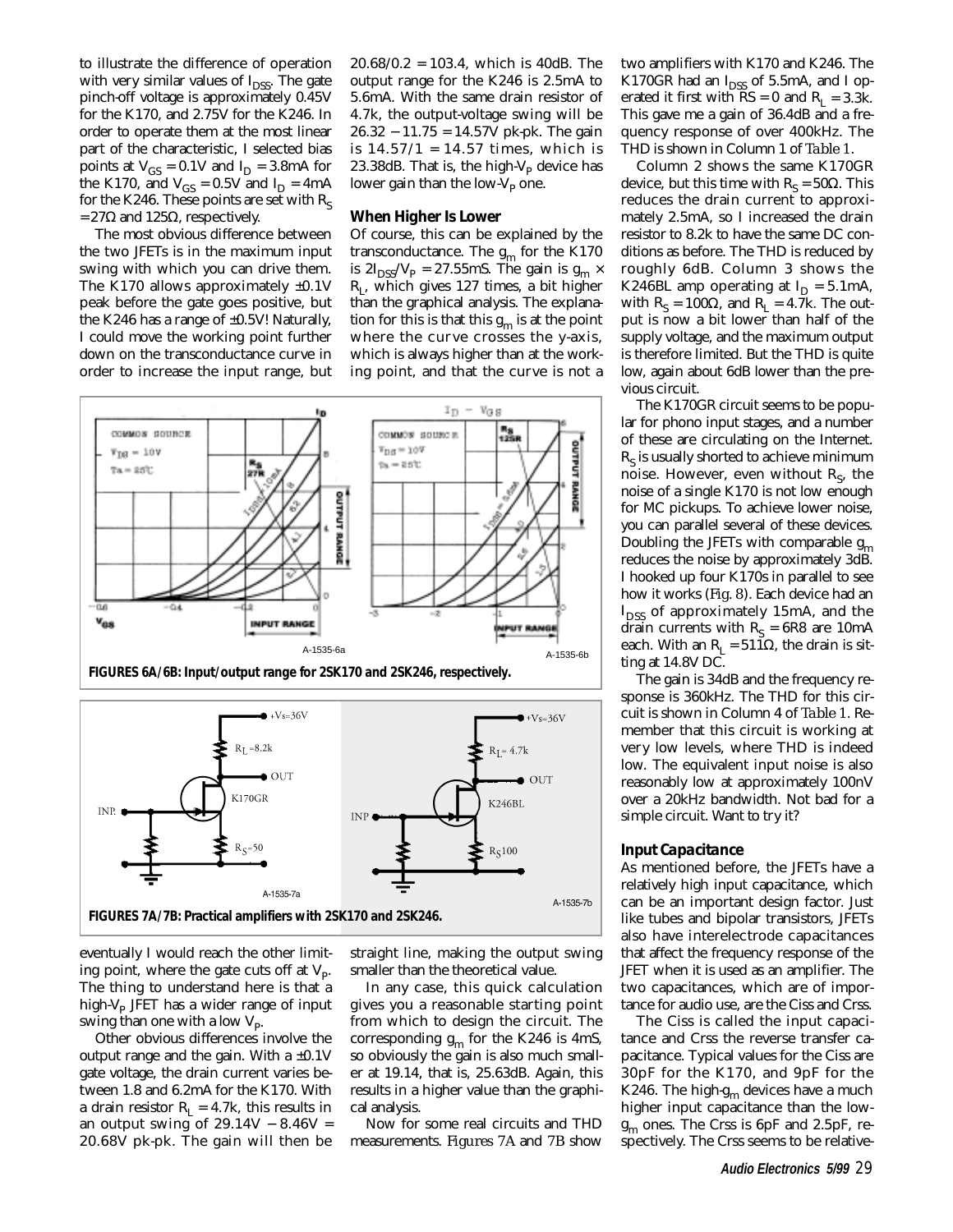ly low, but this is the one that dominates the input capacitance of an amplifier through the Miller-effect.

The input capacitance of a normal common-source JFET stage as shown in *Fig. 7,* but with  $R_s = 0$ , is given by the formula:  $C_{in} = C$ iss – A<sub>V</sub> × Crss, where A<sub>V</sub> is the voltage gain of the stage. Note that a common-source stage inverts the phase, so  $A_V$  is negative, making  $C_{in}$  a positive number. Since  $A_V$  can be a significantly large number, the input capacitance of the stage can be very high.

I have measured the input capacitance for the amplifier in *Fig. 7*, both with and without  $R_S$ . Without  $R_{S'}$ , the capacitance was over 600pF! With  $R_s =$ 100Ω, the input capacitance dropped to 127pF, because of the local feedback through  $R_s$ . To appreciate the significance of this, assume that you are driving the amplifier from a 100kΩ volume control. The amplifier will see a maximum "source impedance" of 25k when the volume control is in the middle. If you calculate the 3dB point of the lowpass filter formed by the volume control and the input capacitance of 600pF, you find that it is about 10kHz! If you use the K170 without  $R_{s}$ , you certainly must use a volume control, which is less than 100k.

#### *Cascode to the Rescue*

There is another way of reducing the input capacitance of the amplifier. Cascode connection of devices was invented in the tube era, but has also been used extensively with bipolar transistors. One of the advantages of cascoding, if you recall, is reduction of input capacitance, which makes it easier to design high-frequency amplifiers.

I have connected two circuits to test this (*Fig. 9*). The upper JFET needs a bias voltage, and it is easy to get this by connecting its gate to the source of the lower

JFET. (Of course, you can also generate this bias from the supply voltage with a voltage divider, as you normally do with tube cascodes.) I am using a high- $V<sub>p</sub>$  JFET for the upper device, so that the lower JFET has enough voltage across it to operate in the saturation region.

The input capacitance of the circuit in *Fig. 9A* is approximately 160pF, so the cascoding indeed reduces the input capacitance. Further reduction is achieved by adding local feedback with R<sub>s</sub> (*Fig. 9B*). The input capacitance is now reduced to 50pF. With such low input capacitance there is no longer any danger of creating a low-pass filter with the volume control.

As though the existence and size of the input capacitance were not enough, it is also voltage dependent, which might cause distortion in certain applications. *Figures 10A* and *10B* show the voltage dependence of Ciss and Crss, respectively, of the K170 JFET.

Depending on the excursion of the input/output signal, you get a capacitance modulation, and this can cause distortion of the audio signal. This shows up mostly when you drive the circuit from a highsource impedance. I have tested the circuit described in Column 1 and Column 2 of *Table 1* with different source impedances, and could not measure any significant increase in THD up to 50k source.

However, when the noncascode circuit was driven from 500k, the THD increased approximately 6dB. The cascoded circuit showed no significant increase at any source impedance up to 500k. To avoid capacitance modulation problems, I recommend that you use a



| <b>TABLE 1</b>                     |                                                  |                                                                              |                                                     |                                                     |
|------------------------------------|--------------------------------------------------|------------------------------------------------------------------------------|-----------------------------------------------------|-----------------------------------------------------|
| Output<br>voltage,<br><b>V RMS</b> | Column 1<br>K170GR,<br>$R_c = 0$<br>$R_1 = 3.3k$ | Column <sub>2</sub><br><b>K170GR,</b><br>$R_{\rm c} = 50,$<br>$R_{1} = 8.2k$ | Column 3<br>K246BL,<br>$R_c = 100,$<br>$R_1 = 4.7k$ | Column 4<br>4xK170V,<br>$R_S = 6R8$<br>$R_1 = 511R$ |
| 0.1V                               | 0.095%                                           | 0.06%                                                                        | 0.02%                                               | 0.04%                                               |
| 0.3V                               | 0.2%                                             | 0.1%                                                                         | 0.047%                                              | 0.1%                                                |
| 1V                                 | 0.6%                                             | 0.32%                                                                        | 0.15%                                               | 0.32%                                               |
| 2V                                 | 1.3%                                             | 0.65%                                                                        | 0.29%                                               | 0.67%                                               |
| 3V                                 | 1.9%                                             | 0.98%                                                                        | 0.4%                                                | 1%                                                  |
| 5V                                 | 3.2%                                             | 1.7%                                                                         |                                                     | 1.65%                                               |
| 10V                                | 6%                                               | 3.4%                                                                         |                                                     | 3.5%                                                |

volume control of no more than 50k. (Of course, you would probably use no more than 50k anyway, because of the increased noise with higher impedances.)

Note that in these circuits only two types of JFETs have been involved,